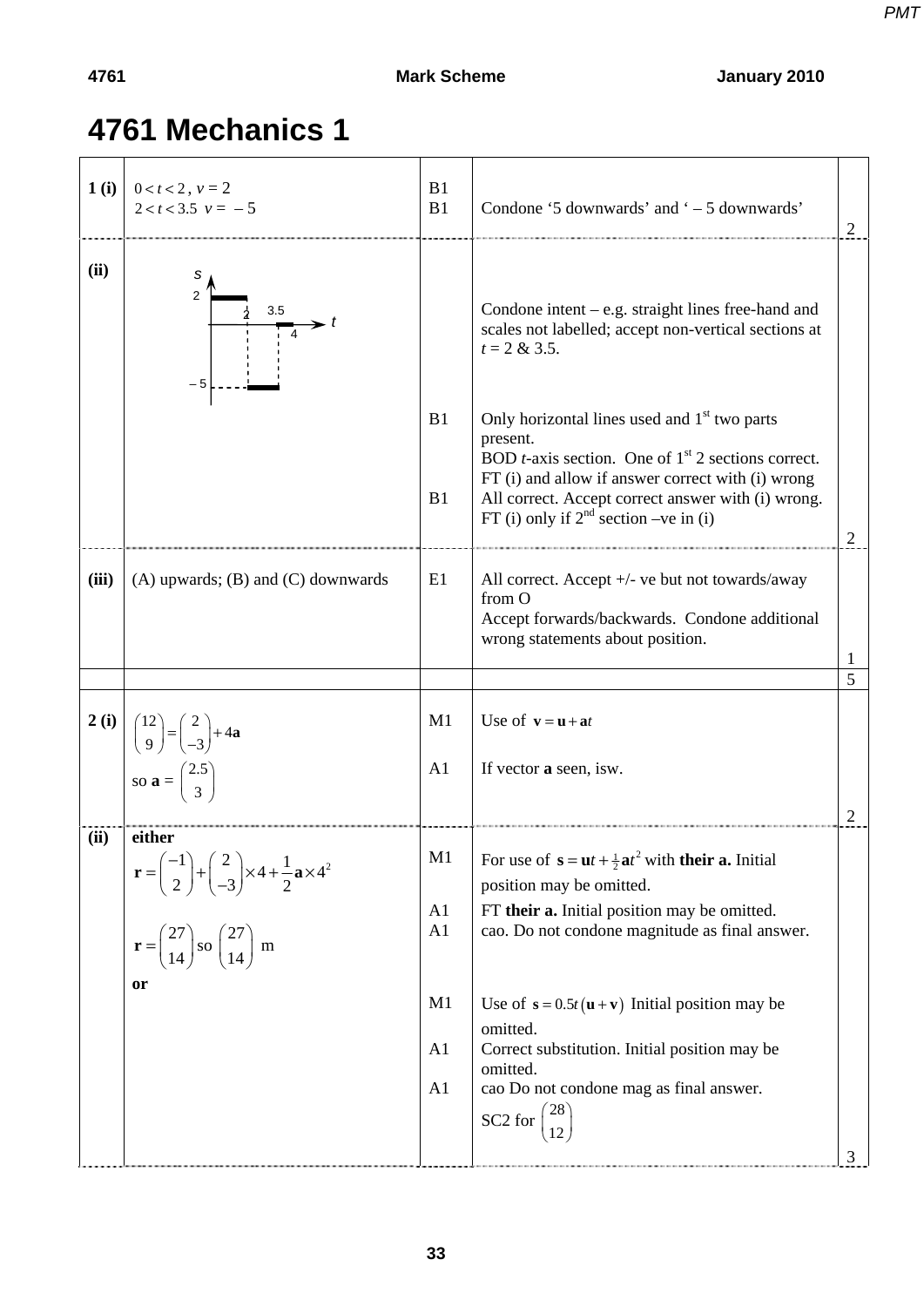| (iii) | Using N2L                                                                                                                  |                      |                                                                                              |   |
|-------|----------------------------------------------------------------------------------------------------------------------------|----------------------|----------------------------------------------------------------------------------------------|---|
|       | $\mathbf{F} = 5\mathbf{a} = \begin{pmatrix} 12.5 \\ 15 \end{pmatrix}$ so $\begin{pmatrix} 12.5 \\ 15 \end{pmatrix}$ N      | M1                   | Use of $\mathbf{F} = m\mathbf{a}$ or $\mathbf{F} = mg\mathbf{a}$ .                           |   |
|       |                                                                                                                            | F1                   | FT their a only. Do not accept magnitude as final                                            |   |
|       |                                                                                                                            |                      | ans.                                                                                         |   |
|       |                                                                                                                            |                      |                                                                                              | 2 |
|       |                                                                                                                            |                      |                                                                                              | 7 |
| 3(i)  |                                                                                                                            | M1                   | Accept $\sqrt{-1^2 + 5^2}$ even if taken to be $\sqrt{24}$                                   |   |
|       | $\ \mathbf{F}  = \sqrt{(-1)^2 + 5^2}$<br>= $\sqrt{26}$ = 5.0990 = 5.10 (3 s. f.)                                           | A <sub>1</sub>       |                                                                                              |   |
|       |                                                                                                                            |                      |                                                                                              |   |
|       | Angle with $\mathbf{j}$ is arctan(0.2)<br>so $11.309$ so $11.3^{\circ}$ (3 s. f.)                                          | M1<br>A <sub>1</sub> | accept arctan(p) where $p = \pm 0.2$ or $\pm 5$ o.e.<br>cao                                  |   |
|       |                                                                                                                            |                      |                                                                                              | 4 |
|       |                                                                                                                            |                      |                                                                                              |   |
| (ii)  | $\begin{pmatrix} -2 \\ 3b \end{pmatrix} = 4 \begin{pmatrix} -1 \\ 5 \end{pmatrix} + \begin{pmatrix} 2a \\ a \end{pmatrix}$ | M1                   | $H = 4F + G$ soi                                                                             |   |
|       |                                                                                                                            | M1                   | Formulating at least 1 scalar equation from their                                            |   |
|       |                                                                                                                            |                      | vector equation soi                                                                          |   |
|       | $a = 1, b = 7$                                                                                                             | A <sub>1</sub>       | $a$ correct or G follows from their wrong $a$                                                |   |
|       | so $G = \begin{pmatrix} 2 \\ 1 \end{pmatrix}$ and $H = \begin{pmatrix} -2 \\ 21 \end{pmatrix}$                             | A <sub>1</sub>       | H cao                                                                                        |   |
|       | or $G = 2i + j$ and $H = -2i + 21j$                                                                                        |                      |                                                                                              |   |
|       |                                                                                                                            |                      |                                                                                              |   |
|       |                                                                                                                            |                      |                                                                                              | 8 |
| 4(i)  | $20\cos 15 = 19.3185$                                                                                                      |                      |                                                                                              |   |
|       | so $19.3$ N $(3 s. f.)$ in direction BC                                                                                    | B1                   | Accept no direction. Must be evaluated                                                       |   |
|       |                                                                                                                            |                      |                                                                                              |   |
| (ii)  | Let the tension be $T$                                                                                                     |                      |                                                                                              |   |
|       | $T \sin 50 = 19.3185$<br>so $T = 25.2185$ so $25.2$ N (3 s. f.)                                                            | M1<br>F1             | Accept $\sin \leftrightarrow \cos$ but not (i) $\times \sin 50$<br>FT their $19.3$ only. cwo |   |
|       |                                                                                                                            |                      |                                                                                              | 2 |
| (iii) | $R + 20 \sin 15 - 2.5g - 25.2185$                                                                                          | M1                   | Allow 1 force missing or 1 tension not resolved.                                             |   |
|       | $\cos 50 = 0$                                                                                                              |                      | FT T.                                                                                        |   |
|       |                                                                                                                            |                      | No extra forces. Accept mass used.<br>Accept $\sin \leftrightarrow \cos$ .                   |   |
|       |                                                                                                                            | B1                   | Weight correct                                                                               |   |
|       |                                                                                                                            | A <sub>1</sub>       | All correct except sign errors. FT their $T$                                                 |   |
|       | $R = 35.5337$ so 35.5 N (3 s. f.)                                                                                          | A <sub>1</sub>       | cao. Accept 35 or 36 for 2. s.f.                                                             | 4 |
| (iv)  | The horizontal resolved part of the 20 N                                                                                   | E1                   | Accept no reference to vertical component but do                                             |   |
|       | force is not changed.                                                                                                      |                      | not accept 'no change' to both components.                                                   |   |
|       |                                                                                                                            |                      | No need to be explicit that value of tension in AB                                           |   |
|       |                                                                                                                            |                      | depends only on horizontal component of force at C                                           |   |
|       |                                                                                                                            |                      |                                                                                              | 8 |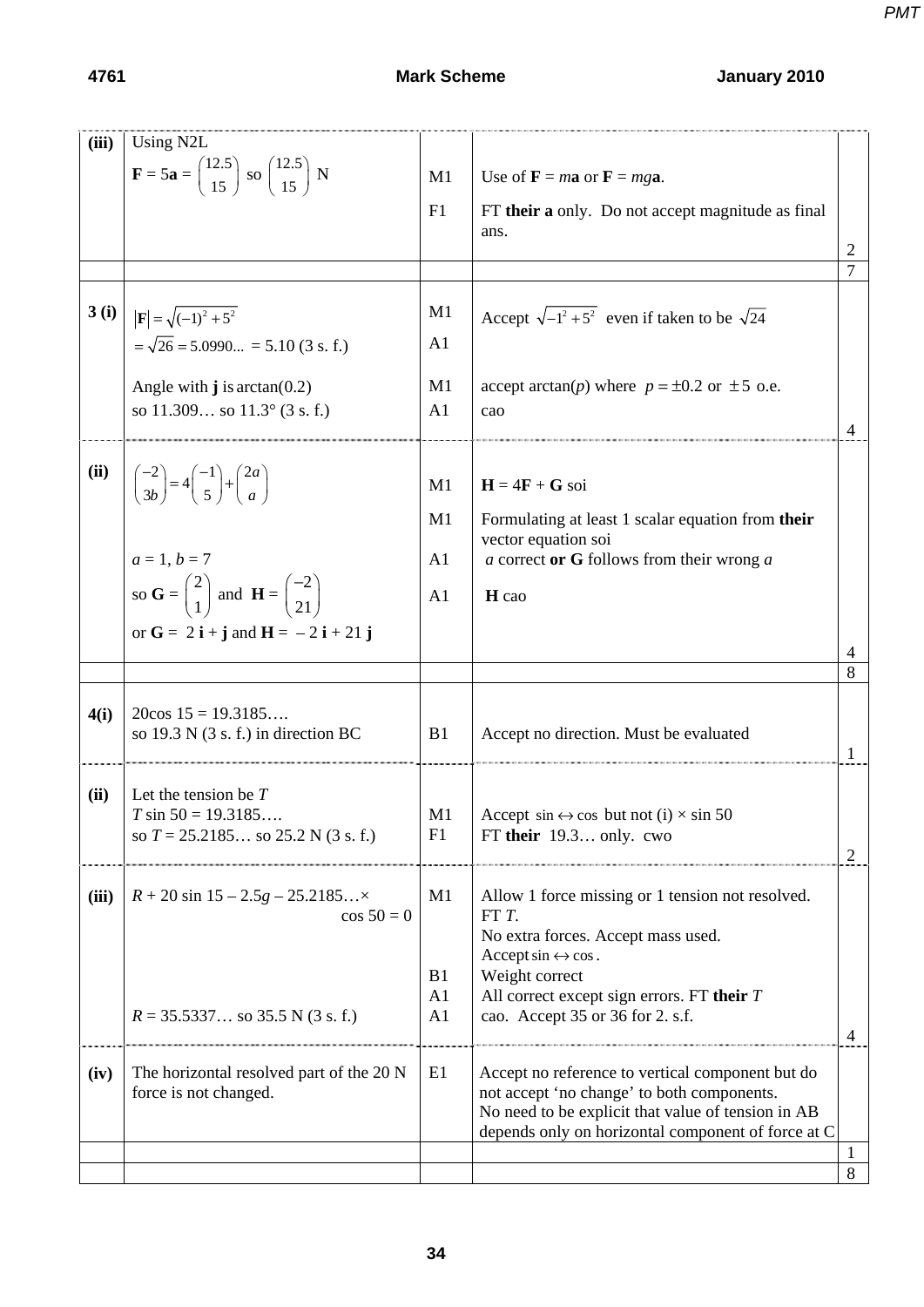| 5(i)          | $a = 6t - 12$                                                                                                                                                                             | M1<br>A1                                                             | Differentiating<br>cao                                                                                                                                                                                                                        | 2                                |
|---------------|-------------------------------------------------------------------------------------------------------------------------------------------------------------------------------------------|----------------------------------------------------------------------|-----------------------------------------------------------------------------------------------------------------------------------------------------------------------------------------------------------------------------------------------|----------------------------------|
| (ii)          | We need $\int_1^3 (3t^2 - 12t + 14) dt$<br>$=\left[t^3-6t^2+14t\right]_1^3$<br>either                                                                                                     | M1<br>A1                                                             | Integrating. Neglect limits.<br>At least two terms correct. Neglect limits.                                                                                                                                                                   |                                  |
|               | $= (27 - 54 + 42) - (1 - 6 + 14)$<br>$= 15 - 9 = 6$ so 6 m<br>0r<br>$s = t^3 - 6t^2 + 14t + C$                                                                                            | M1<br>A <sub>1</sub>                                                 | Dep on $1st M1$ . Use of limits with attempt at<br>subtraction seen.<br>cao                                                                                                                                                                   |                                  |
|               | $s = 0$ when $t = 1$ gives<br>$0 = 1 - 6 + 14 + C$ so $C = -9$<br>Put $t = 3$ to give<br>$s = 27 - 54 + 42 - 9 = 6$ so 6 m.                                                               | M1<br>A <sub>1</sub>                                                 | Dep on 1 <sup>st</sup> M1. An attempt to find C using $s(1) = 0$<br>and then evaluating $s(3)$ .<br>cao                                                                                                                                       |                                  |
|               |                                                                                                                                                                                           |                                                                      |                                                                                                                                                                                                                                               | 4                                |
| (iii)         | $v > 0$ so the particle always travels in the<br>same $(+ve)$ direction<br>As the particle never changes direction,<br>the final distance from the starting point<br>is the displacement. | E1<br>E1                                                             | Only award if explicit<br>Complete argument                                                                                                                                                                                                   |                                  |
|               |                                                                                                                                                                                           |                                                                      |                                                                                                                                                                                                                                               | 2<br>8                           |
| 6(i)          | Component of weight down the plane is<br>$1.5 \times 9.8 \times \frac{2}{7} = 4.2$ N                                                                                                      | M1<br>E1                                                             | Use of $m g k$ where $k$ involves an attempt at<br>resolution<br>Accept $1.5 \times 9.8 \times \frac{2}{7} = 4.2$ or $14.7 \times \frac{2}{7} = 4.2$ seen                                                                                     | 2                                |
| (ii)          | Down the plane. Take $F$ down the<br>plane.<br>$4.2 - 6.4 + F = 0$<br>so $F = 2.2$ . Friction is 2.2 N down the                                                                           | M1<br>A <sub>1</sub>                                                 | Allow sign errors. All forces present. No extra<br>forces.<br>Must have direction. [Award 1 for 2.2 N seen and                                                                                                                                |                                  |
|               | plane                                                                                                                                                                                     |                                                                      | 2 for 2.2 N down plane seen]                                                                                                                                                                                                                  |                                  |
| (iii)<br>(iv) | $F$ up the plane<br>N2L down the plane<br>$4.2 - F = 1.5 \times 1.2$<br>so $F = 4.2 - 1.8 = 2.4$<br>Friction is 2.4 N up the plane<br>$2^2 = 0.8^2 + 2 \times 1.2 \times s$               | M1<br>A <sub>1</sub><br>A1<br>A <sub>1</sub><br>M1<br>A <sub>1</sub> | N2L. $F = ma$ . No extra forces. Allow weight term<br>missing or wrong<br>Allow only sign errors<br>±2.4<br>cao. Accept no reference to direction if $F = 2.4$ .<br>Use of $v^2 = u^2 + 2as$ or sequence<br>All correct in 1 or 2-step method | $\overline{2}$<br>$\overline{4}$ |
|               | $s = 1.4$ so 1.4 m                                                                                                                                                                        | A <sub>1</sub>                                                       |                                                                                                                                                                                                                                               | 3                                |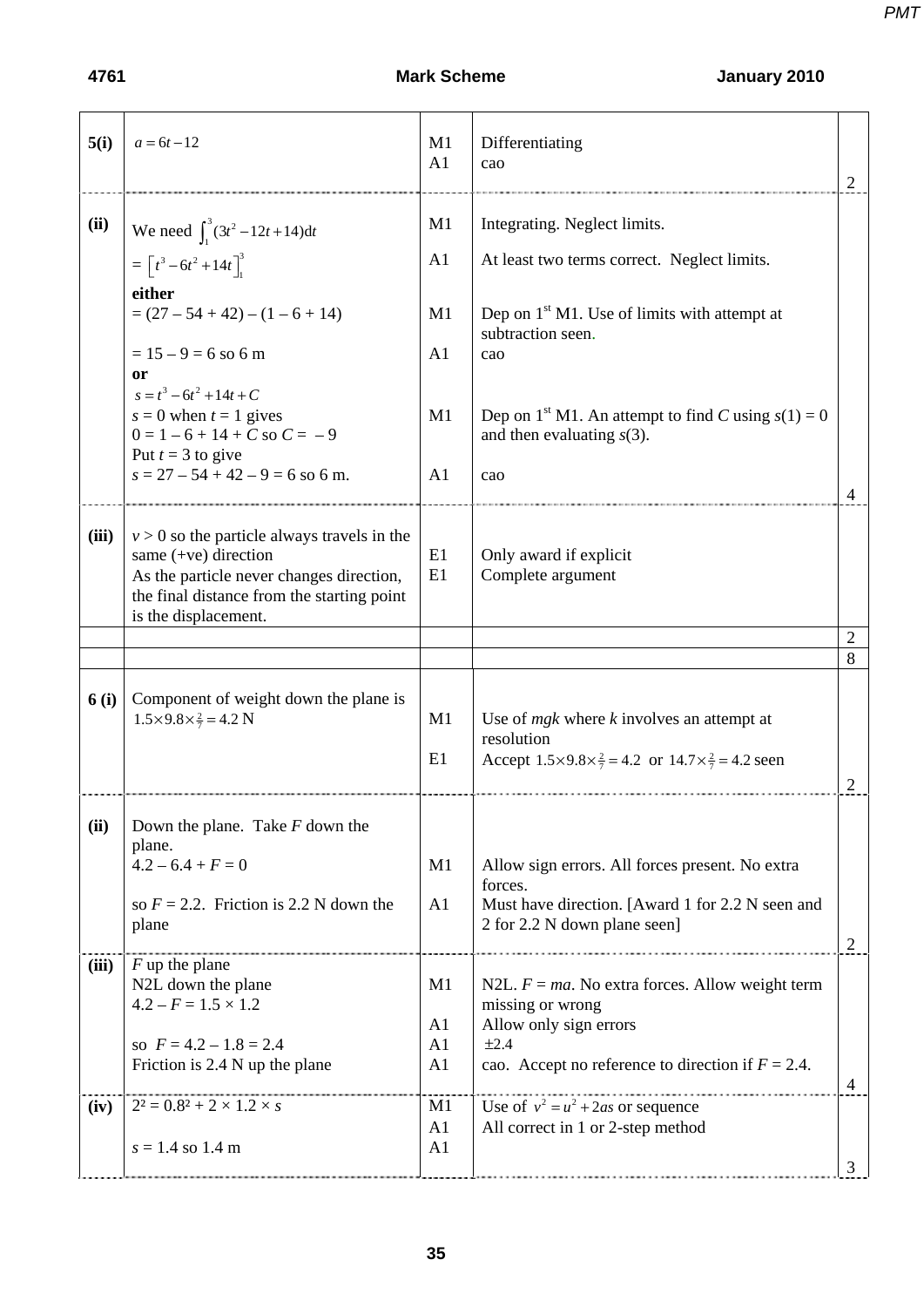| (v)  | $\frac{1}{\text{B1}}$<br>Diagrams                      |                      | Frictions and coupling force correctly labelled                                                                                                          |                |
|------|--------------------------------------------------------|----------------------|----------------------------------------------------------------------------------------------------------------------------------------------------------|----------------|
|      |                                                        |                      | with arrows.                                                                                                                                             |                |
|      |                                                        | B1                   | All forces present and properly labelled with                                                                                                            |                |
|      |                                                        |                      | arrows.                                                                                                                                                  |                |
|      | either                                                 |                      |                                                                                                                                                          |                |
|      | Up the plane                                           | M1                   | N2L. $F = ma$ . No extra forces. Condone sign<br>errors.                                                                                                 |                |
|      | $10-3.5\times9.8\times\frac{2}{7}-(2.3+0.7)=3.5a$      |                      | Allow total/part weight or total/part friction<br>omitted (but not both). Allow mass instead of<br>weight and mass/weight not or wrongly resolved.       |                |
|      | $a = -0.8$ so 0.8 m s <sup>-2</sup> .                  | B1                   | Correct overall mass and friction                                                                                                                        |                |
|      | down the plane                                         | A1                   | Clear description or diagram                                                                                                                             |                |
|      | For barge B up the plane                               |                      |                                                                                                                                                          |                |
|      | $T-2\times9.8\times\frac{2}{7}-0.7=2\times(-0.8)$      | M1                   | N2L on one barge with their $\pm a$ ( $\neq$ 1.2 or 0). All<br>forces present and weight component attempted.<br>No extra forces. Condone sign errors.   |                |
|      | $T = 4.7$ so 4.7 N. Tension                            | A1                   | cao                                                                                                                                                      |                |
|      | or (separate equations of motion)                      |                      | In eom for A or B allow weight or friction missing<br>and also allow mass used instead of weight and wt<br>not or wrongly resolved. In other equn weight |                |
|      |                                                        |                      | component attempted and friction term present.                                                                                                           |                |
|      | Barge A                                                | M1                   | N2L. Do not allow $F = mga$ . No extra forces.                                                                                                           |                |
|      |                                                        |                      | Condone sign errors.                                                                                                                                     |                |
|      | Barge B                                                | M1                   | N2L. Do not allow $F = mga$ . No extra forces.                                                                                                           |                |
|      |                                                        | M1                   | Condone sign errors.<br>Solving a pair of equns in $a$ and $T$                                                                                           |                |
|      | $a = -0.8$ so 0.8 m s <sup>-2</sup> .                  |                      |                                                                                                                                                          |                |
|      | down the plane                                         | A1                   | Clear description or diagram                                                                                                                             |                |
|      | $T = 4.7$ so 4.7 N. Tension                            | A1                   | cao cwo                                                                                                                                                  |                |
|      |                                                        |                      |                                                                                                                                                          | $\overline{7}$ |
|      |                                                        |                      |                                                                                                                                                          | 18             |
| 7(i) | $y(0) = 1$                                             | B1                   |                                                                                                                                                          | 1              |
|      | <b>Either</b>                                          |                      |                                                                                                                                                          |                |
| (ii) | $\frac{1}{2}(20+5)-5=7.5$                              | M1                   | Use of symmetry e.g. use of $\frac{1}{2}(20+5)$                                                                                                          |                |
|      |                                                        |                      |                                                                                                                                                          |                |
|      |                                                        | A1                   | 12.5 o.e. seen                                                                                                                                           |                |
|      |                                                        | A1<br>M1             | 7.5 cao<br>Attempt at y' and to solve $y' = 0$                                                                                                           |                |
|      | or                                                     | A <sub>1</sub>       |                                                                                                                                                          |                |
|      |                                                        |                      | $k(15-2x)$ where $k=1$ or $\frac{1}{100}$                                                                                                                |                |
|      | $y(7.5) = \frac{1}{100} (100 + 15 \times 7.5 - 7.5^2)$ | A1<br>M <sub>1</sub> | 7.5 cao, seen as final answer<br>FT their 7.5                                                                                                            |                |
|      | $=\frac{25}{16}$ (1.5625) so 1.5625 m                  | E1                   | AG                                                                                                                                                       |                |
|      |                                                        |                      | [SC2 only showing 1.5625 leads to $x = 7.5$ ]                                                                                                            |                |
|      |                                                        |                      |                                                                                                                                                          | 5              |
|      |                                                        |                      |                                                                                                                                                          |                |